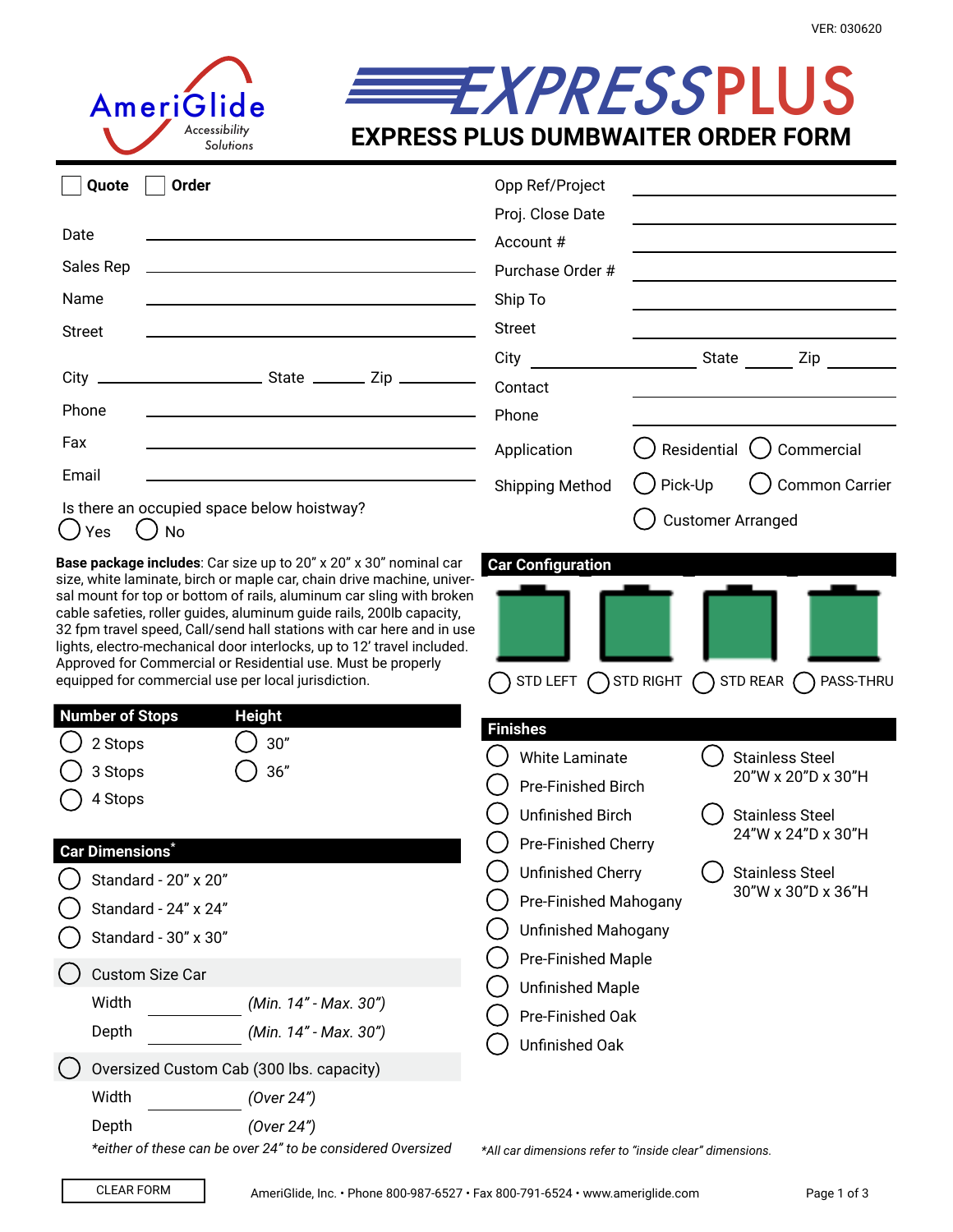| <b>Optional Equipment</b>                                               |                                                              |                        |  |
|-------------------------------------------------------------------------|--------------------------------------------------------------|------------------------|--|
| Car Shelf                                                               | No Door & No Track                                           |                        |  |
| Automatic In-Car Light                                                  | (Not Recommended - Only for low overhead space installs)     |                        |  |
| Float Level Switch                                                      |                                                              |                        |  |
| Machine Access Door - Kill Switch                                       |                                                              |                        |  |
| Gate Switch on Car Gate                                                 |                                                              |                        |  |
| Keylocks on Call/Send                                                   |                                                              |                        |  |
|                                                                         |                                                              |                        |  |
| Hoistway Layout - Provide architectual plans if available               |                                                              |                        |  |
| <b>Travel Measurement</b>                                               | Hoistway Door Swings (Doors provided by others)              |                        |  |
| 1st Floor to 2nd Floor                                                  |                                                              |                        |  |
| 2nd Floor to 3rd Floor                                                  |                                                              |                        |  |
| 3rd Floor to 4th Floor                                                  |                                                              |                        |  |
| Top Floor to Ceiling                                                    | <b>Right Hand Swing</b>                                      | <b>Left Hand Swing</b> |  |
| Travel up to 12'                                                        | 1st Floor                                                    | 1st Floor              |  |
| 12' to 18'                                                              | 2nd Floor                                                    | 2nd Floor              |  |
| 19' to 29'                                                              | 3rd Floor                                                    | 3rd Floor              |  |
| 30' to 40'                                                              | 4th Floor                                                    | 4th Floor              |  |
| 41' to 51'                                                              | NOTE: Door interlocks are included in Base Package.          |                        |  |
| <b>Drive Machine Location</b>                                           | Door swing is required to determine appropriate lock "hand". |                        |  |
| <b>Bottom</b><br>Top                                                    | <b>Existing Hoistway</b>                                     | WIDTH                  |  |
| <b>Hoistway Door Locations</b>                                          | Width                                                        |                        |  |
| <b>TRACK</b><br>─<br>$\overline{\phantom{0}}$<br>1st Floor<br>1st Floor | Depth                                                        |                        |  |
| 2nd Floor<br>2nd Floor                                                  |                                                              |                        |  |
| 3rd Floor<br>3rd Floor                                                  |                                                              |                        |  |
| 4th Floor<br>4th Floor                                                  |                                                              |                        |  |
|                                                                         |                                                              |                        |  |
| 1st Floor                                                               |                                                              |                        |  |
| 2nd Floor                                                               |                                                              |                        |  |
| 3rd Floor                                                               |                                                              |                        |  |
| 4th Floor                                                               |                                                              |                        |  |
|                                                                         |                                                              |                        |  |
| <b>Notes</b>                                                            |                                                              |                        |  |

## CLEAR FORM